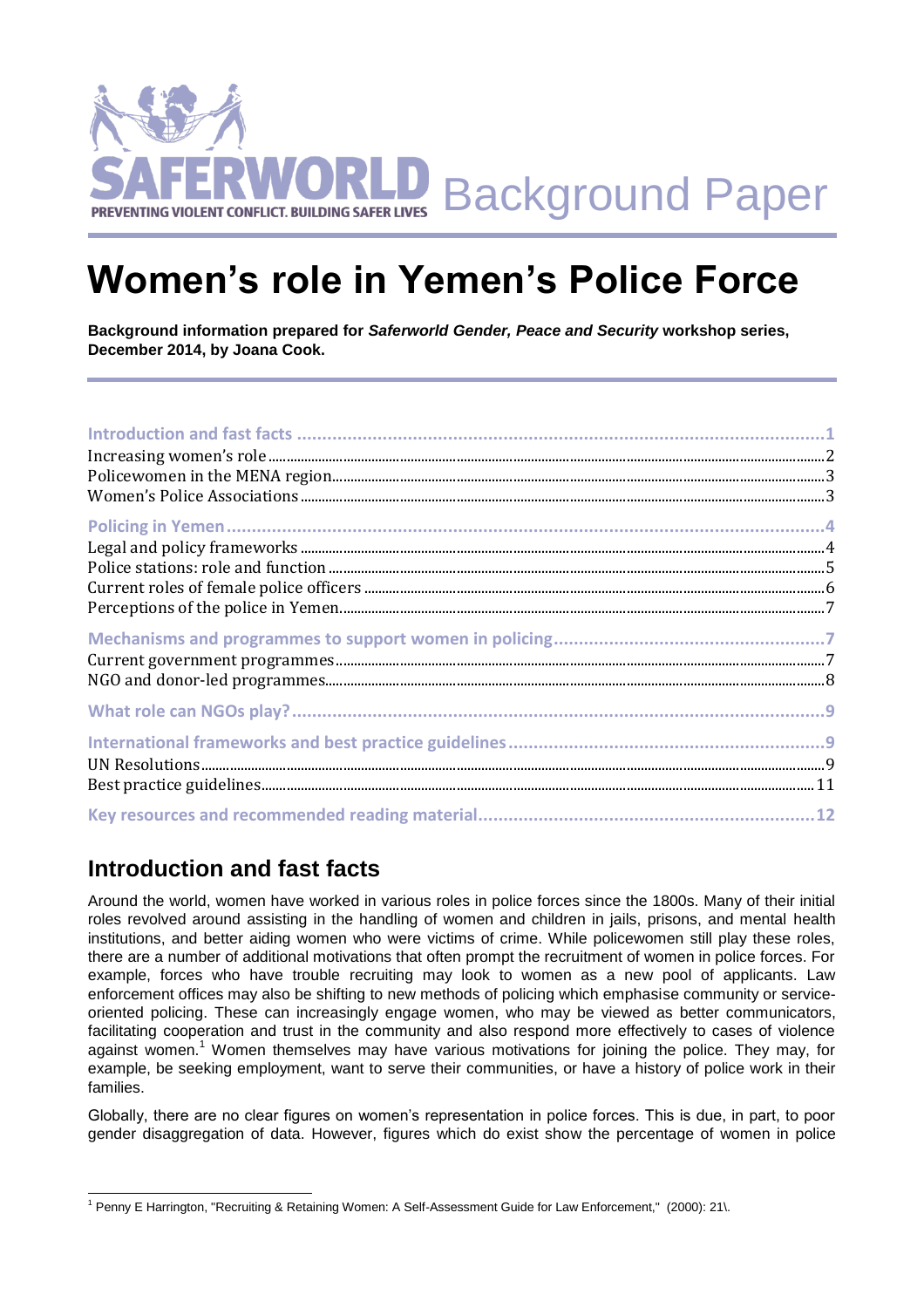forces ranging from 5.1 per cent in India to 26.7 per cent in Northern Ireland.<sup>2</sup> Within these, women have generally been engaged in two career paths: either sex-neutral assignments (e.g. administrative work) or sex-specific assignments (e.g. searching female detainees).<sup>3</sup>

One report by the National Centre for Women and Policing cites six key advantages to law enforcement agencies that hire women, including: $^{\rm 4}$ 

- Female officers are proven to be as competent as their male counterparts
- Female officers are less likely to use excessive force
- Female officers can also help implement community-oriented policing
- Female officers can improve law enforcement's response to violence against women
- In the forces themselves, increasing the presence of female officers reduces problems of sex discrimination and harassment within an agency
- The presence of women can bring about beneficial changes in policy for all officers.

### **Increasing women's role**

Increasing the number of women in police forces often requires special attention, and there are a number of areas that need to be considered when increasing women's involvement. For example, there must be active strategies to recruit and retain women and clear incentives to prevent sexual harassment in the workplace. Training and operational facilities must also be present to accommodate women, including basic facilities such as women's changing rooms and washrooms. Focus must also be placed on challenging public attitudes towards women in policing, including beliefs that because some female officers are not as strong as male officers, they would be less effective as police officers. This could include emphasising the benefits of community-based policing approaches that focus on communication and mediation to address concerns of the citizens instead of physical force alone. Women must also feel fulfilled by their work, not only given menial tasks. Perhaps most importantly, women need to have respect from their coworkers; even women in senior positions still face this as a challenge. Systems need to be in place to deal with issues which negatively impact upon women in police forces.

In August 2009, the United Nations (UN) launched a global effort to recruit more female police officers into national police services and into UN police operations around the world. They stated that women police officers greatly increase the effectiveness of UN police components and help build trust with populations and inspire more women to become police officers in the countries where they serve.<sup>5</sup>

#### **Increasing the numbers of policewomen in Afghanistan**

*In 2010 United Nations Development Programme (UNDP) and the Afghan Ministry of Interior began an initiative to recruit more women into the Afghan National Police (ANP). Concurrently, radio and television campaigns tried to encourage more women to join the police force. This encouraged the number of women to rise from 1,215 in 2007 to 1,690 in 2014, or just below 2 per cent of the total national police force. 33 family-response units were also established and around 120 Gender Mainstreaming Units now ensure government gender-related interventions are implemented at provincial and district level, including the recruitment of female police personnel.* 

*However, women face a number of significant challenges as policewomen, including: direct targeting of security personnel on the streets; acceptance by, and even protection from, their colleagues; and engaging in fulfilling work. Tonita Murray, a Gender Advisor with the Ministry of Interior Affairs in Afghanistan noted, "The return on present investment in recruitment, training and maintenance of policewomen is poor because of the failure to employ policewomen in value-producing work." This* 

 2 Tim Prenzler and Georgina Sinclair, "The Status of Women Police Officers: An International Review," *International Journal of Law, Crime and Justice* 41, no. 2 (2013).

<sup>3</sup> Larry E Sullivan et al., *Encyclopedia of Law Enforcement* (Sage Publications, 2005).

<sup>4</sup> Harrington, "Recruiting & Retaining Women: A Self-Assessment Guide for Law Enforcement," 22.

<sup>5</sup> UNPOL. "Global effort and gender initiatives: Increasing the number of female police officers." Accessed: 17 November 2014. Available at: http://www.un.org/en/peacekeeping/sites/police/initiatives/globaleffort.shtml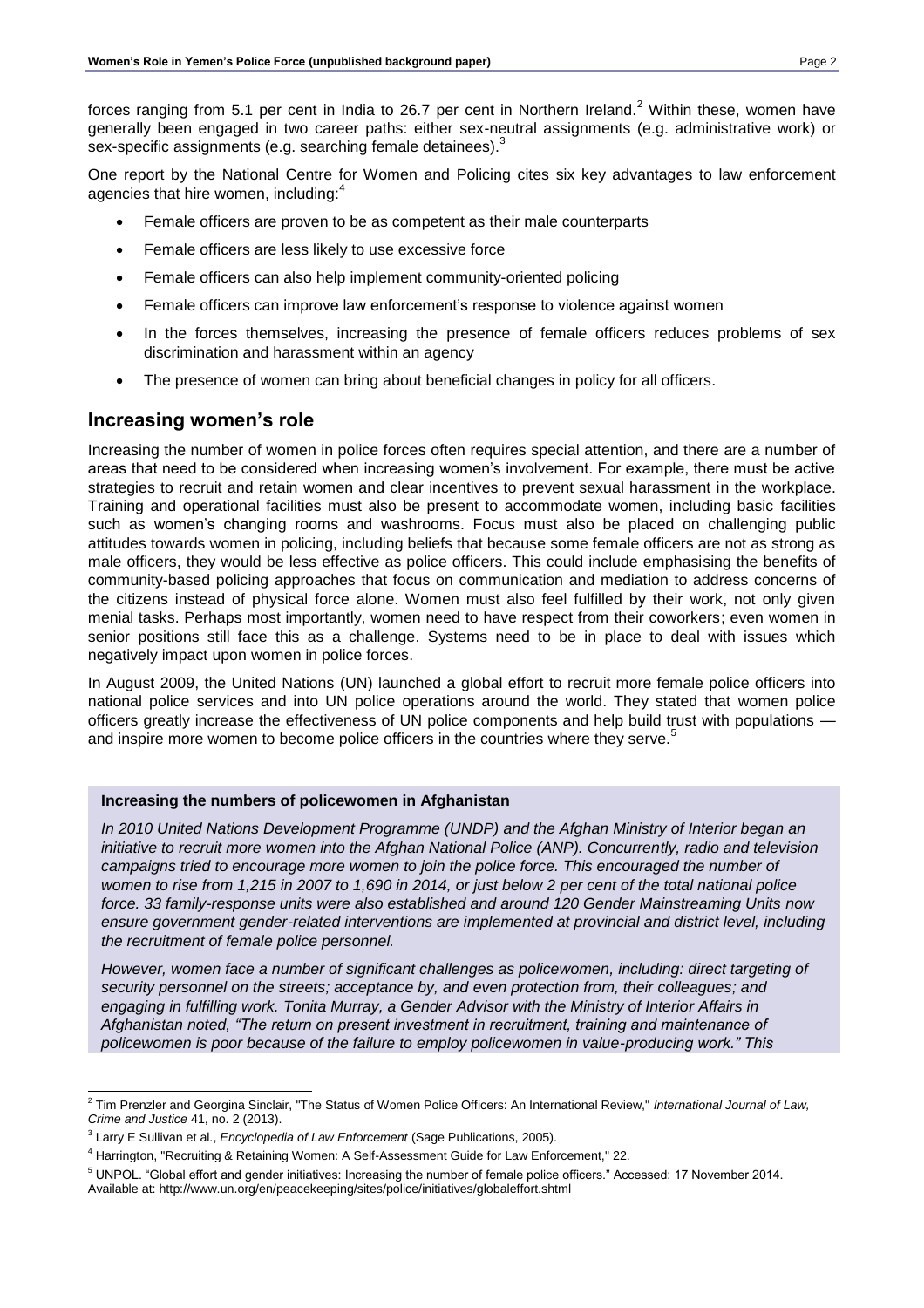*resulted in a waste of human capital, failure to protect the human rights of policewomen, and missed opportunities for using policewomen to advance government objectives for security and human rights.* 

*A number of failings were pointed out in the ability of the Ministry of Interior to recruit and advance women in the ANP including organisational and leadership inaction, failure to finance the gender priority, the absence of gender policy and programme, and a clear lack of a recruitment plan. As a result, there was no "strategic gender plan to direct desired change, no programs to identify and remove systemic bias against women in policing, no affirmative action programs, and no serious consideration of what the role and responsibilities of policewomen should be."*<sup>6</sup>

# **Policewomen in the MENA region**

The history of policewomen around the region varies in both the percentage of policewomen as well as the length of time they have been present in the forces. Presently, policewomen in the Gulf region account for approximately 5 per cent of total police forces.<sup>7</sup> These include:

- Kuwait: The first batch of 27 policewomen graduated in 2009. 48 are expected to graduate in 2014.
- Bahrain: There are currently over 800 policewomen.<sup>9</sup> They account for approximately 10 per cent of the total police force.<sup>10</sup>
- Oman: Women began to receive systematic police training in 1974. They currently make up approximately 4.5 per cent of the total police force.
- Qatar: In 2012, the Police Training Institute graduated its 22nd class of policewomen graduates. The batch consisted of 32 trainees. They currently make up approximately 4.7 per cent of the total police force.
- Saudi Arabia: the first two women police stations are in Riyadh and Jeddah, handling personal status, financial and real-estate cases related to women.
- United Arab Emirates (UAE): Women have been present in police forces since 1977. Over 1,500 women have graduated from the women's police school. They are present at all levels as patrol officers, VIP bodyguards, human trafficking investigators, dog handlers and forensic experts.<sup>12</sup>

Highly publicised national and international events hosted in a country have also proven to be positive platforms for a country to showcase and publicise the talents and diversity of their police forces, while also promoting national pride. Such events have been international sporting events such as the World Cup or the Olympics, as well as national conferences such as political party conferences or business meetings.

# **Women's Police Associations**

Women's Police Associations (WPA) exist to support the roles of police women. For example, the International Association of Women Police (IAWP) was established in 1915, and its mission is: "To strengthen, unite and raise the profile of women in criminal justice internationally." As an organisation, their vision is: "For women's lives to be free from discrimination, valued for their contribution, and treated with respect and dignity. To contribute by being an example of excellence in securing a safe, harmonious workplace and society as partners in safety in the criminal justice system."<sup>13</sup> These organisations hold regional conferences to help support their members and discuss challenges, share regional and international experiences, and support or publish magazines which highlight women in policing around the world (e.g.

 $11$  Ibid.

l  $^6$  Murray, T. 2005. Report on the status of women in the Afghan National Police, Kabul: Afghanistan, Ministry of the Interior. Funded by the *Canadian International Development Agency (CIDA).*

<sup>7</sup> Kerry Segrave, *Policewomen: A History* (McFarland, 2014), 310.

<sup>8</sup> Sharah, Nihal. "Kuwaiti women make it in the police force." *Arab Times*. 26 November 2014.

<http://www.arabtimesonline.com/NewsDetails/tabid/96/smid/414/ArticleID/150098/t/Kuwaiti-women-make-it-in-police-force/Default.aspx> <sup>9</sup> Sharah, Nihal. "Kuwaiti women make it in the police force." *Arab Times*. 26 November 2014.

<http://www.arabtimesonline.com/NewsDetails/tabid/96/smid/414/ArticleID/150098/t/Kuwaiti-women-make-it-in-police-force/Default.aspx> <sup>10</sup> Segrave, *Policewomen: A History*, 310.

<sup>&</sup>lt;sup>12</sup> Doris C Chu and Mohammed Murad Abdulla, "Self-Efficacy Beliefs and Preferred Gender Role in Policing an Examination of Policewomen's Perceptions in Dubai, the United Arab Emirates," *British Journal of Criminology* 54, no. 3 (2014).

<sup>&</sup>lt;sup>13</sup> International Women's Police Association. "Constitution" Accessed: 24 November 2014. <http://www.iawp.org/about.htm>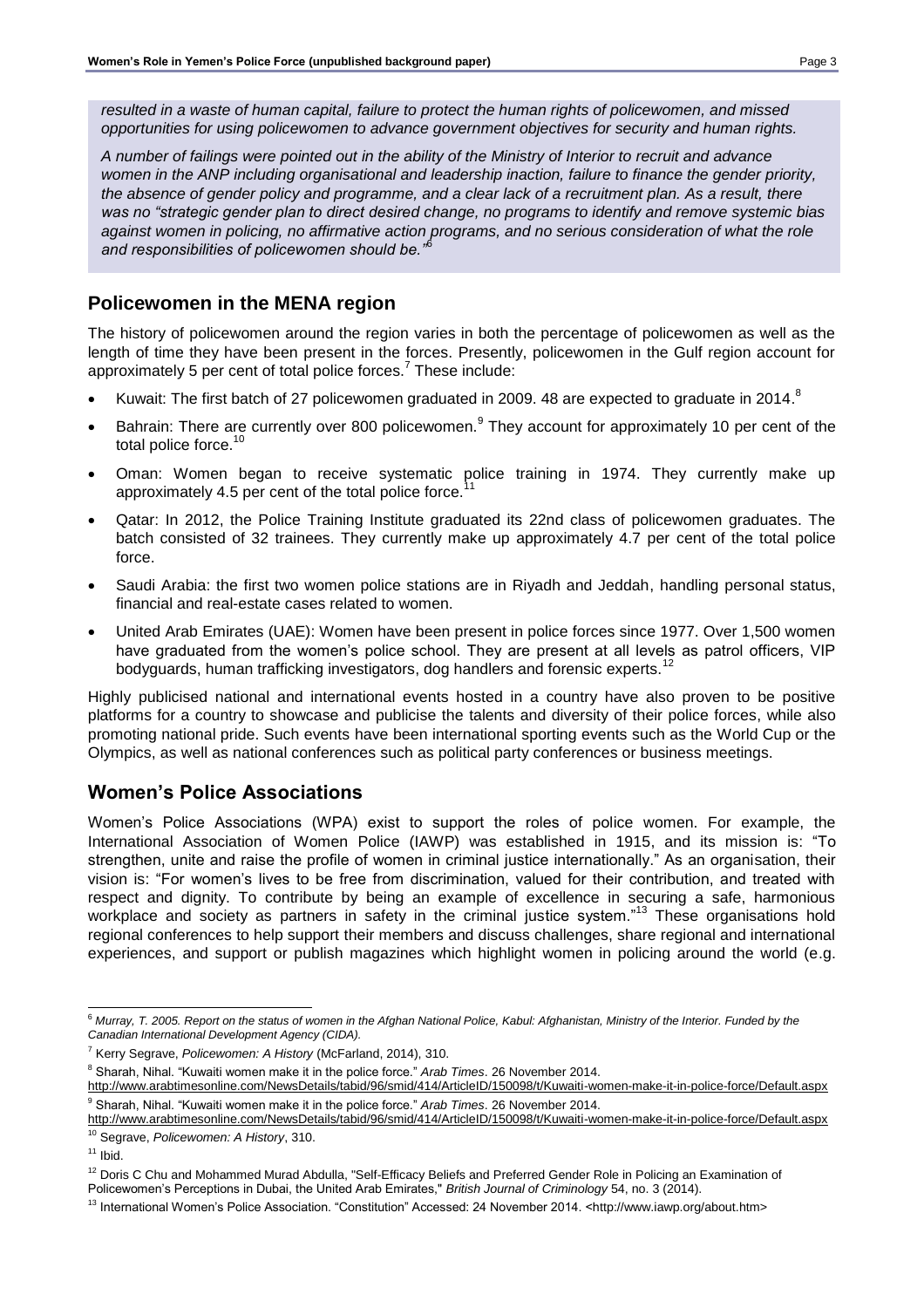*WomenPolice* Magazine<sup>14</sup>). For example, the 2nd Middle Eastern Regional Conference was hosted by the Emirates Women Police Association Abu Dhabi in November 2014. The theme was "Women Police.... Challenges and Future" and the event was attended by representatives from 65 participating countries.<sup>15</sup> They may offer mentoring to policewomen, create professional and social networks between female officers, and support professional development. WPAs currently exist in the UAE, Bahrain, Saudi Arabia, Kuwait, Oman and Qatar.

Afghanistan may also provide another helpful example as they are currently trying to establish Women's Police Councils (WPC) in partnership with the government, civil society partners and practitioners. A recent workshop was held in Kabul to discuss this, and focused on six key areas: recruitment; retention; training to support policewomen; training to eliminate violence against women; building decent working environments; and elimination of harassment against policewomen. It also offered a framework by which to engage and work with the Ministry of Interior (MOI) to implement steps.<sup>16</sup>

# **Policing in Yemen**

### **Legal and policy frameworks**

The 2011 Arab Spring saw great change sweep over Yemen. As part of a Gulf Cooperation Council (GCC) brokered deal, President Saleh willingly stepped down from power after 33 years, the only leader in the Arab Spring-affected countries to do so. The subsequent National Dialogue Conference (NDC) brought together actors from across the country to discuss solutions to nine key areas which were cited as drivers behind the uprising. Whereas women constituted 0.3 per cent of the previous government, there was a 30 per cent quota in place for these talks due in large part to their participation in the protests and demand for an increased spot at the table, indicative of more prominent roles women are demanding and taking in the emergent government. Security sector reform was also at the forefront of priorities at the NDC and initial proposals discussed the objective of 'Expansion and empowerment of women in the work of the security services and the military and intelligence.'<sup>17</sup> When the NDC completed on 21 January 2014, which sought to address a number of national grievances, the drafting of a new constitution began. A first draft of the new constitution was presented in January 2015.

Yemen's traditional police consist of six groups: the general police (security, traffic and tourism); the Najda (emergency police who protect government buildings and foreign embassies); firefighters; passport authority; the Coast Guard; and the Criminal Investigative Department (prisons, counter-terrorism teams, and special operation teams). Some departments overlap and even duplicate efforts and capability between police and internal security, military and intelligence.<sup>18</sup>

The constitution of Yemen defines the state as the only authority to establish armed forces, police, security forces and any such force in order to protect the republic and safeguard its territories and security. No other organisation, individual, group, political party or organisation may establish forces or paramilitary groups for whatever purpose or under any name. The police is a civilian and regular force which performs its duties for the service of the people and guarantees peace and security for the people. These forces belong to the people of Yemen and are not to be employed in the interest of a party, individual or group. All citizens of Yemen are equal in their rights and duties.<sup>19</sup>

The Final Communiqué of the NDC highlighted a number of areas which could be applicable to women in policing. For example, "The State shall apply basic principles for rebuilding the relationship of the military and security institution with the people so that these institutions will be the protective fence for the interests, security and stability of the people." If women's interests are best served by policewomen, ensuring there are an adequate number of policewomen to serve the public is an important part of this. The NDC also stated: "A

l <sup>14</sup> IAWP. "IAWP WomenPolice Magazine". Accessed 24 November 2014. Link: <http://www.iawp.org/wpmagazine/womenpolicemagazine.htm>

<sup>&</sup>lt;sup>15</sup> Abu Dhabi Police. "The 2nd Regional Conference of Women Police Starts in Abu Dhabi Tomorrow." Press release. 24 November 2014. [http://www.zawya.com/story/The\\_2nd\\_Regional\\_Conference\\_of\\_Women\\_Police\\_Starts\\_in\\_Abu\\_Dhabi\\_Tomorrow-](http://www.zawya.com/story/The_2nd_Regional_Conference_of_Women_Police_Starts_in_Abu_Dhabi_Tomorrow-ZAWYA20131124135426/)[ZAWYA20131124135426/](http://www.zawya.com/story/The_2nd_Regional_Conference_of_Women_Police_Starts_in_Abu_Dhabi_Tomorrow-ZAWYA20131124135426/)

<sup>&</sup>lt;sup>16</sup> "Workshop Summary: Police Women Councils in Afghanistan," ed. International Association of Women Police (2014).

<sup>&</sup>lt;sup>17</sup> NDC working group, "Topic: Final Report of the First Period to Build the Foundations of the Army and Security and Their Role," (13 April 2013).

<sup>&</sup>lt;sup>18</sup> Dimitris Soudias and Mareike Transfeld, "Mapping Popular Perceptions: Local Security, Insecurity and Police Work in Yemen," ed. The Yemen Polling Center (July 2014).

<sup>&</sup>lt;sup>19</sup> "Yemen: Constitution," ed. Yemen (10 February 2001).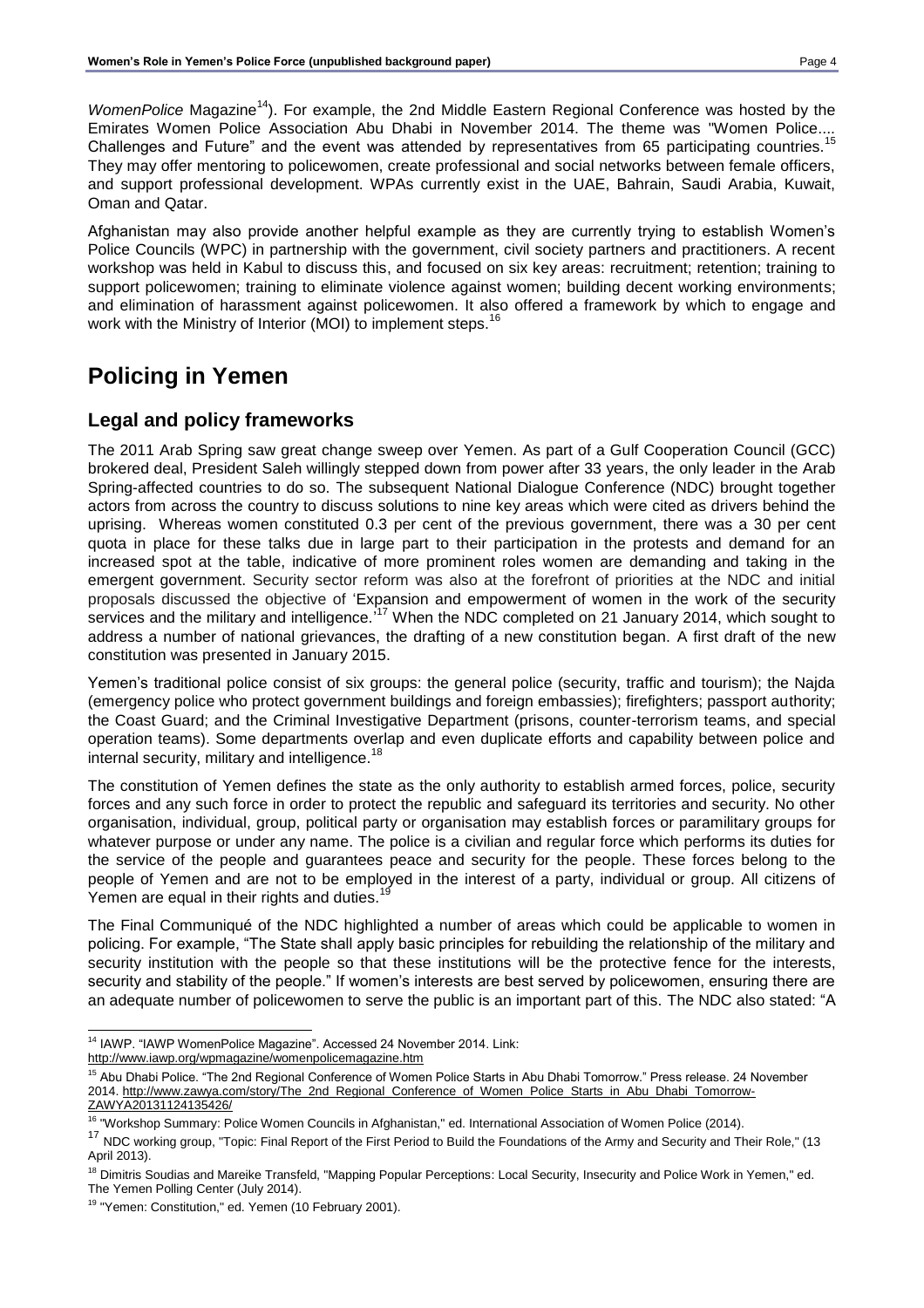new identity, culture and doctrine for the military will be formulated for all the military and security institutions, including the police, judiciary and prisons organizations." This new identity, culture and doctrine could be opened up to include policewomen. "The State will work to tighten civilian control over the armed forces and security services and will ensure the formation of a professional non-partisan and non-politicized security sector which is subject to the law, accountability and respect for human rights and civil liberties through an alerted conscience.<sup>"20</sup> Civil control may also offer opportunities for non-traditional actors to participate in ensuring the security sector is accountable and respectful of human rights, which may include ensuring women's needs are adequately addressed.

At present, there are no international conventions that the MoI has signed related to women and security and none that could be identified by interviewees.<sup>21</sup> However, there are a number of aims and required tasks outlined by the Ministry that appear relevant to women and policing. For example, the aim of "Protecting souls, honors, money, freedoms, in particular, preventing crimes," as well as the aim to "Guarantee security for the citizen in cooperating and coordinating with the State's bodies according to the constitution and law." These aims reinforce the responsibility of the state to ensuring the protection of its citizens. Considering societal norms generally separate men and women in Yemen, the presence of female police officers could help fulfill these aims of the Ministry in relation to the countries women. Specific tasks related to this include, "Putting and implementing a plan to build and prepare the police forces organisation, training and arming and providing it with the materiality and humanity elements."<sup>22</sup> These tasks offer the instruments by which women in policing may play a role which also ensure their access to training and materials.

Security sector reform was at the forefront of priorities at the NDC and initial proposals discussed the objective of "Expansion and empowerment of women in the work of the security services and the military and intelligence.<sup>"23</sup> Unfortunately, this recommendation did not appear to make it further than this document and was not reflected in the *Report on the Outcomes of the First Phase of the NDC*.<sup>24</sup> Whether this discussion will arise in final constitutional discussions is up for debate, though currently appears unlikely. In late 2014, however, the police college under the MoI initiated women-specific programmes, offering some positive signs that this may yet progress.<sup>25</sup>

### **Police stations: role and function**

Police stations represent an important aspect of policing and provide a physical location between the police forces themselves and the public. In Yemen there is a perceived imbalance of police provision between rural and urban areas. 88.39 per cent of Yemen's in rural settings claim that there is not a police station in their area, while only 23.21 per cent in urban areas claim there is not a local police station.<sup>26</sup> Specifically, police stations provide a number of important functions in their communities.<sup>27</sup> These include:

- *Public service*: members of the public can come and make complaints and bring evidence regarding cases they are involved in
- *Coverage*: strategic location for area coverage and faster response times to reported incidents
- *Vehicles, equipment, employees*: parking, maintenance and service of patrol car fleets at station. A station might also have an evidence locker, uniform area, weapons and ammunition room, and a computer room. A station may also have a staff room where officers are given their assignments at the beginning of a shift and discuss patrol notes with the previous shift.
- *Dispatch centre*: receive and process calls from the public, coordinate police units and patrols

l  $^{20}$  National Dialogue Conference, "The Final Communiqué of the National Dialogue Conference," (Sana'a, Yemen 2013-14).

<sup>&</sup>lt;sup>21</sup> Correspondence with MOI official. 15 November 2014.

<sup>&</sup>lt;sup>22</sup> Presidency of the Republic - National Information Center, "Tasks and Specializations of the Interior Ministry," http://www.yemennic.info/english\_site/ministations/detail.php?ID=55599.

<sup>&</sup>lt;sup>23</sup> NDC, "Topic: Final Report of the First Period to Build the Foundations of the Army and Security and Their Role," ed. The NDC working group (13 April 2013).

<sup>&</sup>lt;sup>24</sup> Yemen National Dialoge Conference, "Report on the Outcomes and Recommendations of the First Phase of the Comprehensive National Dialogue Conference," (8 July 2013).

<sup>25</sup> "Police College introduces new women's specialized program." *Yemeress*. 24 August 2014. http://www.yemeress.com/alahale/1778224

<sup>&</sup>lt;sup>26</sup> Transfeld, "Mapping Popular Perceptions: Local Security, Insecurity and Police Work in Yemen."

 $27$  Personal correspondence with former senior UK police officer, 14 November 2014.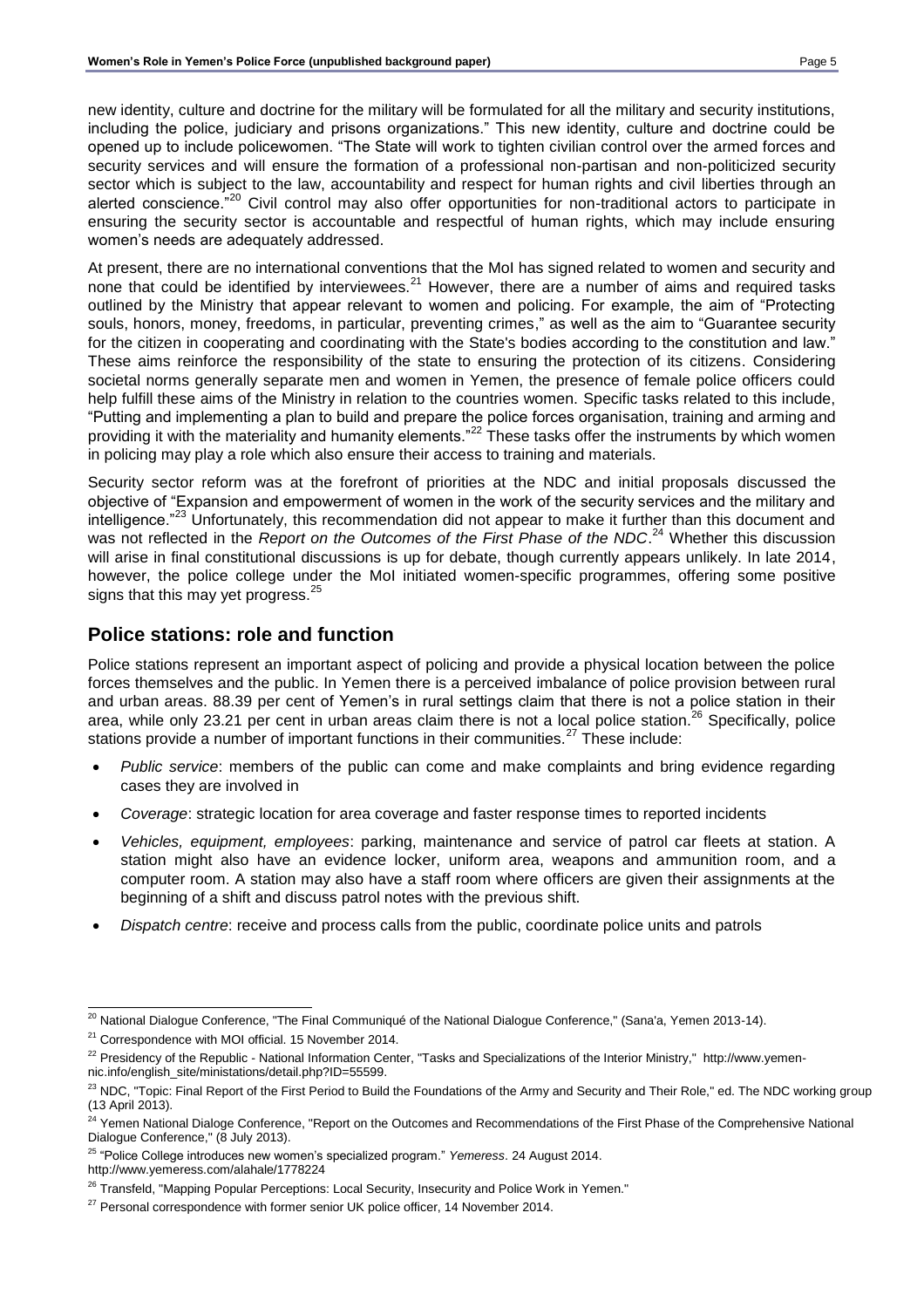- *Forensic science*: 'physical' information about an offence not taken from suspects or witness interviews. For example: photographs, fingerprints, ear prints, DNA, traces or imprints of devices used for a particular crime, IT-techniques, chemical analyses, fire investigation, etc.
- *Detention*: detain, interview, and hold suspects pending court appearance (short-term)
- *Access to information of the state*: this may include restricted, confidential, or secret information available on an exclusive basis, as well as open source information available to the general public. Information may consist of physical materials, such as ledgers, card indexes, files, filing cabinets and sometimes non-police information sources, such a phone directories or electoral roll. Non-police and police/state information may also be accessed through secure links at the station for things such as personal or company information.

Family protection units can be specialised units within police stations where police generally deal with cases related to women, children, and domestic violence. Outside of this, policewomen largely work within headquarters and have no direct communication with citizens. In cases where policewomen are required, they may be called to investigate and/or advise.

Policewomen face challenges related to basic infrastructure at stations. Many stations do not have female facilities, such as change rooms or washrooms. Even ensuring basic things, such as ensuring women's police uniforms are available, may prove challenging.

# **Current roles for women police officers**

Women in the People's Democratic Republic of Yemen were active in the judiciary, army and police force. Since the unification of North and South Yemen, however, policewomen have largely worked only in desk jobs. Women officers are not often found at police stations and this can prove challenging for officers who are dealing with female suspects, and female members of the public who may be seeking police assistance. Yemen's police forces currently contain 168,996 men and 2,868 women (or 1.7 per cent). In 2010, 16 women had reached the rank of colonel, 17 had reached the rank of lieutenant colonel, three had reached the rank of captain and two were lieutenants.<sup>28</sup> Women's presence in the forces has largely reemerged since the first class of female officers graduated in 2001 from the Police Academy in Yemen.<sup>29</sup> This has been steadily increasing since 2001 and currently over 2,800 policewomen work within the police.

Some of the main security roles women are currently found in include:

- **Administrative:** filing and clerical work, mostly located at operational headquarters
- **Border services:** checking women at border checkpoints; taking photos of women for passports
- **Counterterrorism work:** participating in house raids where women and children are present, searching female suspects
- **The Family Protection Unit:** two Family Protection Units are currently established in Yemen one in Aden, and one within the main office of the MOI (both of these units are run by women). The Family Protection Unit focuses predominantly on cases related to women, cases of domestic dispute/abuse, or cases involving children.
- **UN Model Police Station:** the UNHR has established a 'model' police station in Aden. This station largely serves the local population and refugees
- **MOI Model Police Station:** the MOI is currently looking at establishing 'model' police stations in Taiz and Aden, which contain women's units and are serviced by policewomen, and which serve women.<sup>30</sup>
- **Corrections (Prisons):** women currently work in corrections as guards and health workers, specifically interacting with female inmates

Women, like their male colleagues, require certain qualifications and training to qualify to be police officers. "Policewomen in Yemen have proven to be committed, interested and disciplined. They want a more practical role in policing, and more leadership positions. Women have not taken on a large number of roles in

l  $^{28}$  Al-Methaq. ["Yemen: female police surveillance of terrorists in the security points and at the entrances to major cities."](http://translate.googleusercontent.com/translate_c?depth=1&hl=en&rurl=translate.google.com&sl=ar&tl=en&u=http://www.almethaq.net/news/news-17831.htm&usg=ALkJrhgaZ9xIg6Xt3cMNIwlS1QFzBD6t-g) 14 October 2010.<http://www.almethaq.net/news/news-17831.htm>

<sup>29</sup> Faisal Darem, "Women Police in Yemen Fight Terrorism and Gain Acceptance," *Al-Shorfa*, 2010-07-07 2010.

<sup>&</sup>lt;sup>30</sup> Interview with Yemen Polling Center consultant Marie-Christine Heinze. 14 November 2014.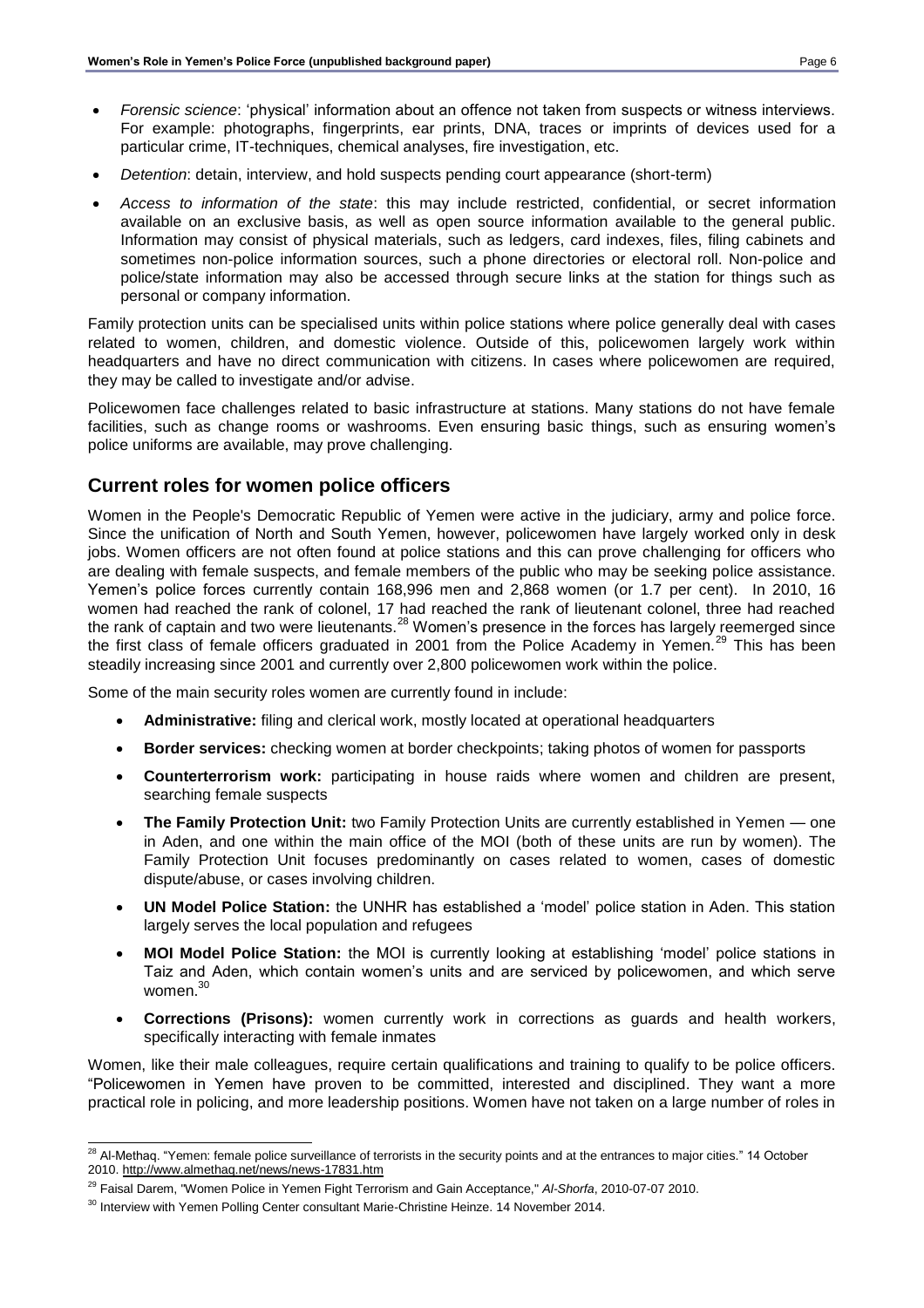military and policing largely because these are viewed to be for men" states one UNDP police advisor.<sup>31</sup> This includes positions where displaying traits that are deemed to be masculine, such as aggression, toughness, or 'no-nonsense' attitudes, may prompt women to be labeled as bossy, obnoxious or overbearing. Women also face a double burden; if they display traits that are perceived as feminine, such as passivity, nurturing and cooperation, they may be labeled as weak and overly sensitive.<sup>32</sup> Policewomen more broadly may also have confidence in them undermined if women who may not have the skills and motivation to serve their communities are promoted simply because they are women.

Women also face challenges in recruitment, in particular gaining family approval to enroll and battling social stigmas.<sup>33</sup> Recruited women may be viewed negatively as police and military roles are viewed as suitable for men only. As of 2010, to sign up for the police college, women also had to have written consent from their fathers.<sup>34</sup> Whether this is still the case could not be verified.

# **Perceptions of the police in Yemen**

The roles and perceptions that the public have about women in policing are varied but generally indicate some key themes. Although many Yemenis support having female police officers for specific roles which support or focus on other women, they are hesitant to let members of their own family join the police.

A recent survey by the Yemen Polling Centre indicated that:<sup>35</sup>

- 51.64% of Yemenis support the idea of having female police officers
- Yemenis who support having women as police officers do so in order that policewomen search other women (61.28%), serve the needs of society (9%), because they have a right to work (8%), or because they believe women do a better job than men (6%)
- 20% of respondents would support having a female family member join the police, while 80% would support a male family member joining the police
- 5.5% of women would report a crime alone in a police station without a women's unit, but 44.4% would report a crime if there were a women's unit
- 47% of Yemeni's think the police treat women fairly
- 7.84% of men would allow a female family member to report a crime alone in a police station without a women's unit; 47.66% would allow them to report a crime if there was a women's unit
- those who opposed women in policing did so because they believed: women shouldn't work because it is against culture (31.5%), women should not work outside the home (19.34%), or it is perceived to be against religion (13.74%).

# **Mechanisms and programmes to support women in policing**

### **Current government programmes**

There have been three main governmental programmes to support women's training and leadership advancement in the police in Yemen: The Police College (MOI), Women's Leadership and Strategic Planning (UNDP) and The Women's Leadership Progamme (College of Policing, UK). There is no gender sensitivity training noted in current programming. There is a human rights component in current training in the MOI, though this is only present for ongoing career training in the Police College, not initial police training.

### *The Police College*

The Police College trains police officers. All general officers must undergo initial training here. Police officers can also undergo continued training throughout their careers. This training has one course on human rights.

l <sup>31</sup> Interview with Mohammad Thathi, Police Advisor, UNDP Yemen, 14 November 2014.

<sup>32</sup> Sandra Wells and Betty Sowers Alt, *Police Women: Life with the Badge* (Greenwood Publishing Group, 2005), 40 - 41.

<sup>&</sup>lt;sup>33</sup> Abdulrahman Hussein, "Film: Women and Security in Yemen," ed. Saferworld (2014).

<sup>&</sup>lt;sup>34</sup> Darem, "Women Police in Yemen Fight Terrorism and Gain Acceptance."

<sup>&</sup>lt;sup>35</sup> YPC, "Public Perceptions of the Security Sector and Police Work in Yemen. Major Survey Findings," (Sanaa: Yemen Polling Center, 2013), 70.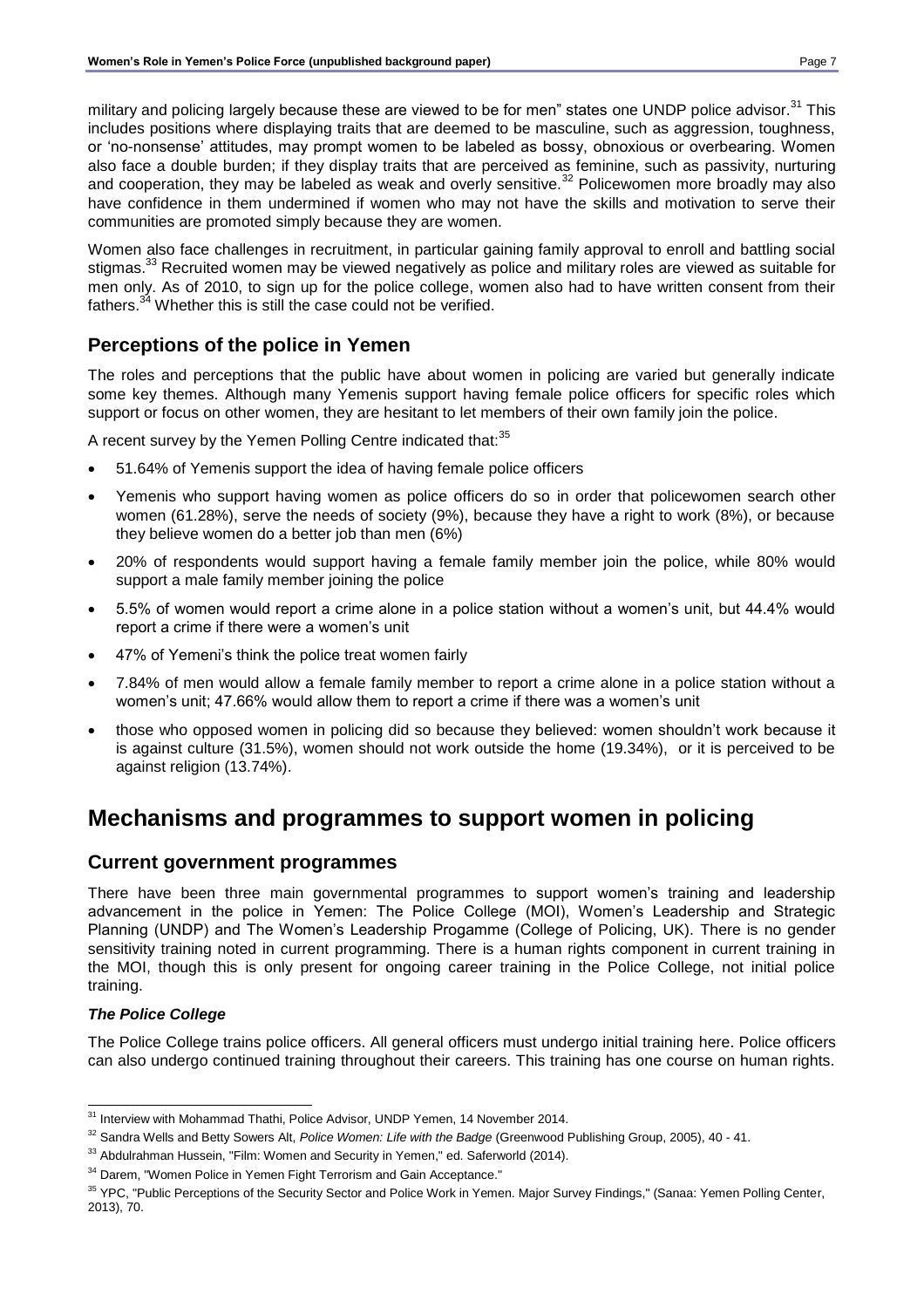There is also a research department in the college. Women would also go through the college to receive their police training.

#### *Women Leadership and Strategic Planning*

This programme was a two-year transitional programme run by the MOI in cooperation with UNDP/ Emergency Capacity Development Facility project, with funding from the US Department of State: Bureau of International Narcotic and Law Enforcement.<sup>36</sup> It involved 28 female police officers and was focused on leadership and strategic training. Following the programme's end in December 2014, training materials are to be given to the MOI for consideration in their programming. The MOI stated they would consider this material in their own programme and also consider more women for leadership positions. This programme was based on international best practice guidelines and the Yemen Police Act.<sup>37</sup>

#### *The Women's Leadership Programme*

The Women's Leadership Programme was run by the College of Policing in the UK and in 2013 two Yemeni women attended.<sup>38</sup> Leadership and managing change were the main themes of the programme. There were also some sessions on empowerment.<sup>39</sup>

# **NGO and Donor-led programmes**

There have also been a number of donor or NGO-led programmes to support women in policing including:

#### *European Union*

The European Union is currently partnered with the MOI focusing on security sector reforms. This includes training of police. The ongoing project is designed to build the capacities of training institutions of the MOI. The project aims at improving the quality of training provided by the Police Academy through modernising the curriculum, improving links with other training providers, exchanging and developing best practices and modernising the Police Academy by integrating multimedia technologies into the training facilities. The project will include other important components such as technical assistance, professional development, and empowering female officers to be equally trained and promoted as their male colleagues. The respect for human rights is to be mainstreamed in the entire curriculum.<sup>40</sup>

#### *Yemen Polling Centre*

The Yemen Polling Centre has created a number of reports focused on public perceptions of security providers in Yemen and security concerns in Yemen. Specific reports have focused on women's security concerns and public perceptions of women in policing. They are currently undertaking a three-part project that looks at public perceptions of police stations (including attitudes of policemen arresting women); examining prison conditions and prison sections for women; and female prisoners themselves. These final reports will be published in early 2015.

#### *United States Institute for Peace*

United States Institute for Peace has done extensive research on local justice systems in Yemen, including questions of policing. They are currently finalising a report on prisons in Yemen, including youth and women's prisons, and female guards.

#### *Deutsche Gesellschaft fur Internationale Zusammenarbeit (GIZ)*

The GIZ ran programme entitled, 'Social Care House for Women' from 2004 – 2010 which helped current and former women prison inmates and victims of violence to earn their own income as an alternative to being

l  $36$  UNDP, "Police Female Leaders Further Develop Their Skills Attending a Leadership & Strategic Planning Course," news release, 08 September 2013, http://www.ye.undp.org/content/yemen/en/home/presscenter/pressreleases/2013/09/08/police-female-leaders-furtherdevelop-their-skills-attending-a-leadership-strategic-planning-course/.

<sup>&</sup>lt;sup>37</sup> Interview with Mohammad Thathi, Police Advisor, UNDP Yemen, 14 November 2014.

<sup>&</sup>lt;sup>38</sup> The College of Policing, "Breaking Down Barriers for Female Officers from Yemen to Bahrain," (April 2014), http://www.college.police.uk/en/21649.htm.

<sup>&</sup>lt;sup>39</sup> Correspondence with Simon Stevenson, International Commanders, Leadership International, College of Policing, UK. 14 September 2014.

<sup>&</sup>lt;sup>40</sup> The European External Action Service. "Newsletter of the delegation of the European Union to Yemen." Issue 2. November 2010. Accessed: 14 November 2014. Available at: http://eeas.europa.eu/delegations/yemen/documents/newsletter/newsletter\_issue02\_en.pdf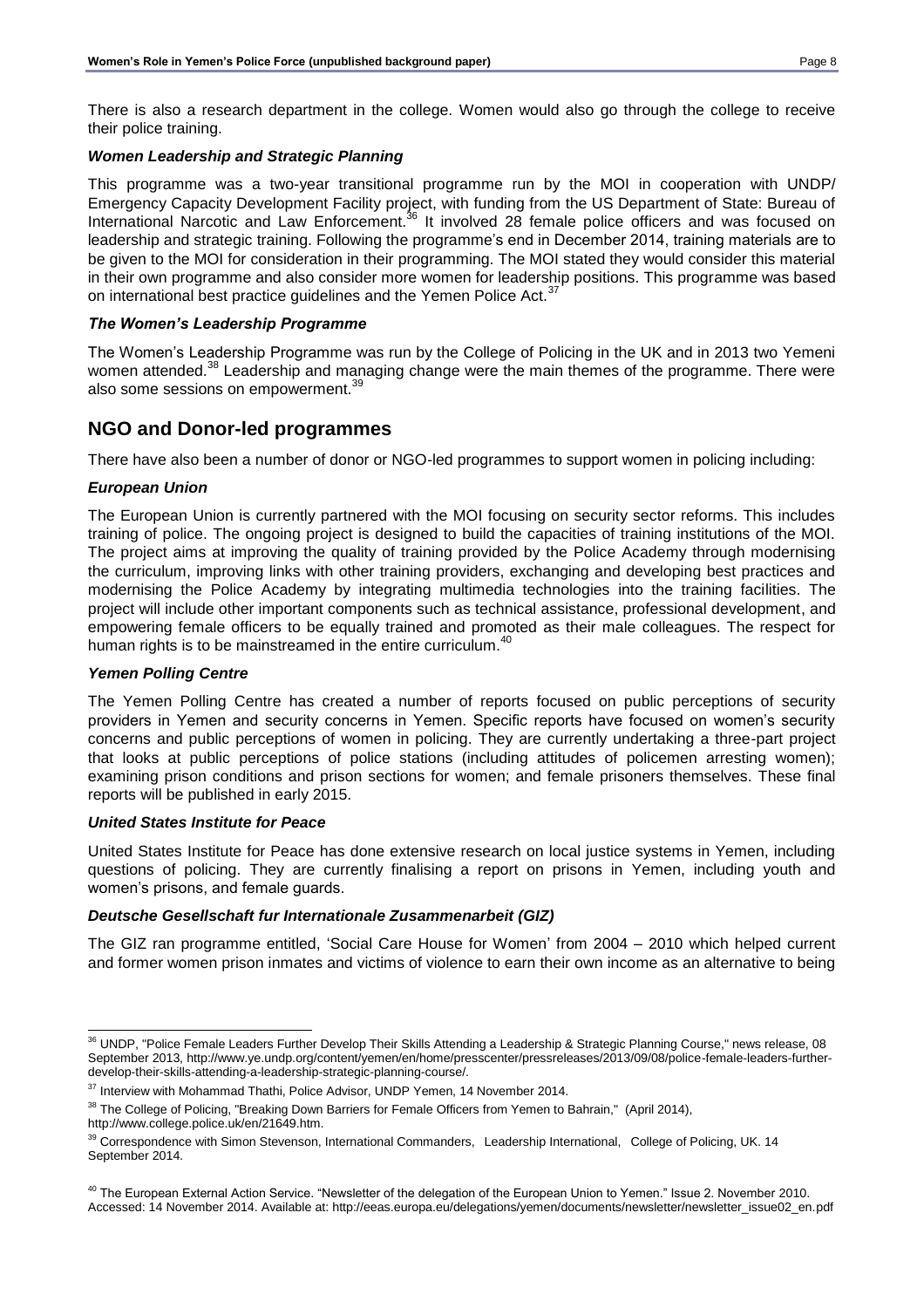dependent on their families, thereby ensuring their livelihood after release from prison. They engage in service-training for police officers.<sup>41</sup>

# **What role can NGOs play?**

Governments and NGOs can work together to promote women in police training. For example:

- they can assist specifically with public awareness and recruitment by showing policewomen's achievements, and the work that policewomen are doing
- they can also showcase public feedback on the achievements of policewomen
- they can help people accept that they can send their sisters and daughters to join police forces; this can assist by countering negative public prejudices and stereotypes.
- encourage protection units to be trained in gender-based violence (GBV), and sexual harassment
- encourage the police academy to reconfigure their curriculum to include more gender-focused components as well as integrate materials which highlight women in policing into their curriculum (e.g. Women in police video by Saferworld, $42$  GIZ project on female inmates $43$ )
- they may also encourage or promote women's police associations.

One case out of the UK highlights how government, community organizations and other stakeholders can work together to improve equality and inclusion of policewomen. In July 2008, a Green Paper<sup>44</sup> set out the way forward for reforms and outlined a range of proposals that focused on continuing to deliver improvements to policing. A strategy and action plan entitled, 'Equality, diversity and human rights strategy for the police service<sup>,45</sup> was created and outlined how the Association of Chief Police Officers, the Association of Police Authorities, and the Home Office could implement these reforms. A wide range of people and organisations with an interest in the strategy, including staff associations, unions, diversity staff support groups and community representatives, contributed to the structure and content of the strategy.

Promoting models of community policing can also open space for community groups to work with the police on reforms, including promoting policewomen. Community policing refers to a partnership-based, collaborative effort between the police and the community to ensure safety and security. A case from Nigeria demonstrated this: "Female civil society leaders who participated [in policing work]—because of their experiences in interfaith fora and as peacebuilders—had enhanced relationship-building skills and faculties that clearly contributed to the improvement of community-police relations."<sup>46</sup> This example demonstrates the benefits and diversity of roles women can take in community policing approaches.

# **International frameworks and best practice guidelines**

### **UN resolutions**

There have been a number of UN resolutions that have shaped and led the global women and security agenda. $47$  In relation to women in policing, there are five that are particularly important:

 $\overline{a}$ <sup>41</sup> GIZ. "Resocialisation of Released Female Prison Inmates: The Social Care House for Women."

http://www.giz.de/en/worldwide/17048.html

<sup>&</sup>lt;sup>42</sup> Hussein, "Film: Women and Security in Yemen."

<sup>&</sup>lt;sup>43</sup> See for example "Resocialisation of Released Female Prison Inmates: The Social Care House for Women," a partnership between Social Care House, Arab Foundation for Supporting Women and Juveniles, al-Mansura Prison, Aden from 2004 – 2010. http://www.giz.de/en/worldwide/17048.html

<sup>&</sup>lt;sup>44</sup> Green Papers are consultation documents produced by the UK Government. Often when a government department is considering introducing a new law, it will put together a discussion document called a Green Paper. The aim of this document is to allow people both inside and outside Parliament to debate the subject and give the department feedback on its suggestions.

<sup>45</sup> Home Office, "Equality, Diversity and Human Rights Strategy for the Police Service," ed. Association of Police ACPO, Home Office (2010).

<sup>&</sup>lt;sup>46</sup> Fulco van Deventer Georgia Holmer, "Inclusive Approaches to Community Policing and Cve," ed. USIP (United States Institute for Peace, 2014).

<sup>&</sup>lt;sup>47</sup> For key international and regional laws, instruments and agreements establishing state responsibilities for national police and armed forces on women's rights and eliminating violence against women see: UN Women, "Key International and Regional Law, Instruments and Agreements," http://www.endvawnow.org/en/articles/1125-key-international-and-regional-laws-instruments-and-agreements-.html.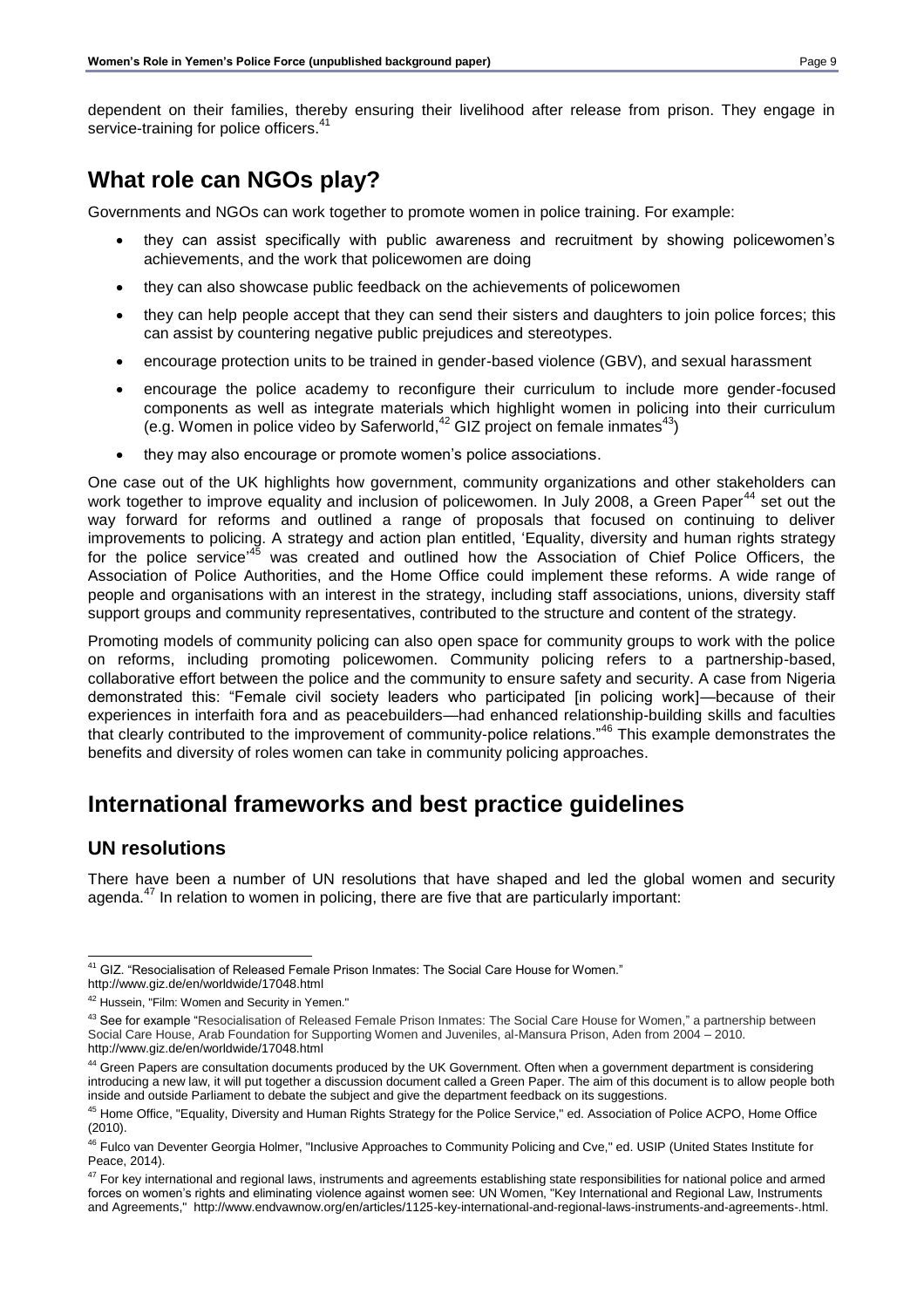- 1. The **UN Convention on the Elimination of Discrimination Against Women (CEDAW, 1979)**, which emphasises the importance of eliminating the barriers that would restrict women from full and equal participation in all aspects of life. Yemen is a signatory of CEDAW.<sup>48</sup> In relation to policewomen, this could include impact women in three ways:
	- it emphasises the rights of women to participate equally with men in employment opportunities within the police services
	- it emphasises the rights of female officers in relation to workplace discrimination based on gender
	- it emphasises the rights of all women to access institutions that uphold their rights, which may be best facilitated with access to policewomen.
- 2. **UN Security Council Resolution 1325 (2000)** emphasises the role of women in peace and security. It stresses "the importance of women's equal and full participation as active agents in the prevention and resolution of conflicts, peace-building and peacekeeping". It calls "on Member States to ensure women's equal participation and full involvement in all efforts for the maintenance and promotion of peace and security, and urges all actors to increase the participation of women and incorporate gender perspective in all areas of peace building".<sup>49</sup>This resolution clearly states the importance of including women inall aspects of peace and security and encourages governments to encourage and develop this. This could also apply to police forces.
- 3. **UN Security Council Resolution 1820 (2008)** urges Member States to support the development and strengthening of the capacities of national institutions, in particular of judicial and health systems, and of local civil society networks in order to provide sustainable assistance to victims of sexual violence in armed conflict and post-conflict situations.<sup>50</sup> While 1820 focuses on sexual violence in conflict situations, it is important in this context as it recognises the disproportionate impact that sexual violence can have on women and the role that national institutions, which can include judiciary and police, must have in addressing this. There are a number of international resolutions which focus specifically on the means of addressing women and violence, which include calling for more responsive law enforcement and legal structures to address these. These may also be another important component of promoting the role of women in the police.<sup>51</sup> It should be cautioned, however, that women should be valued equally in their roles as police officers, and not only in their value in addressing women's issues as such roles may limit or restrict other areas they may want to participate in.
- 4. **UN General Assembly Resolution on Crime Prevention and Criminal Justice measures to Eliminate Violent Against Women (1998)** encourages women to "join police forces, including at the operational level" and "to provide for or to encourage mandatory cross-cultural and gender-sensitivity training modules for police" (Annex paras. 8 and 12).
- 5. **Millennium Development Goal No. 3: Promote Gender Equality and Empower Women.** This could be relevant for equality in both employment opportunities, and empowerment which may include being empowered and able to access to justice.

As a follow up to Resolution 1325, the Security Council adopted Resolution 1889 which called for "further strengthening of women's participation in peace processes and the development of indicators to measure progress on Resolution 1325." This resolution clearly indicates a requirement to integrate gender perspectives and indicators into practice.

l <sup>48</sup> UN General Assembly. The Convention on the Elimination of All Forms of Discrimination against Women (CEDAW). 1979. Available at: http://www.un.org/womenwatch/daw/cedaw/

<sup>49</sup> UN Security Council, "Security Council Resolution 1325 (2000) [on Women and Peace and Security]," in *S/RES/1325 (2000)* (October 31, 2000).

<sup>50</sup> "Resolution 1820," in *S/RES/1820 (2008)* (2008).

<sup>51</sup> For further detail see United Nations Peacekeeping, "Women, Peace and Security,"

http://www.un.org/en/peacekeeping/issues/women/wps.shtml.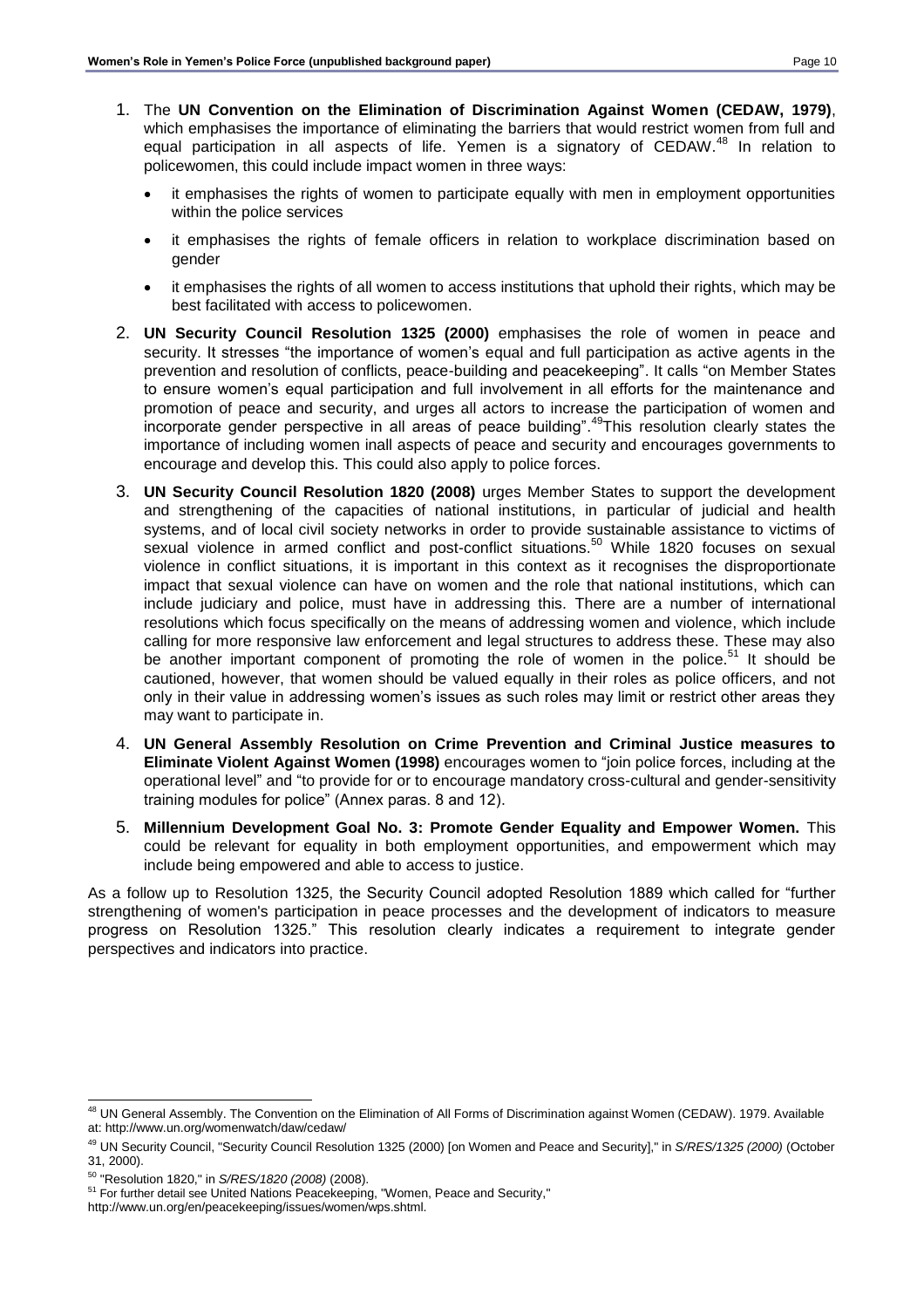# **Best practice guidelines**

There are numerous best practice guidelines relevant to women in policing (see recommended readings). One example of such guidelines is the Police and Gender Reform Toolkit created jointly by the OSCE, DCAF, and UN-INSTRAW.**<sup>52</sup>**

Some of their key recommendations include:

- 1. *Senior-level commitment and support***:** including identification of senior-level 'gender champions'. Ensure you have senior figures in related security and political institutions that openly support women in police.
- 2. *Gender assessment***:** police reform programmes need to understand gender and security issues at the ground level, including the capacity of the police and the community to implement changes. This could involve arranging meetings or workshops between police and community members who can speak about women and security issues.
- 3. *Action plans***:** based on an assessment, a clear action plan and framework need to be developed and implemented to ensure the reform is in line with broader institutional and systemic goals. In practice, this includes clear communication and outlining achievable goals between actors, such as police and representatives from the MoI.
- 4. *Gender-responsive policies and procedures***:** review, revise, and create new policies and procedures that take into account the needs of men, women, girls and boys, including sexual harassment policies and codes of conduct. This could include identifying individuals, such as gender experts or consultants, to include when reviewing policies and procedures.
- 5. *Procedures and initiatives on gender-based violence (GBV)***:** Institute procedural, structural and programmatic initiatives, such as the creation of women's police stations or telephone hotlines that improve the prevention and response to GBV.
- 6. *Training***:** implement training programmes at all levels to mainstream gender issues and provide specific training to increase GBV-related skills and create non-discriminatory police organisations. Locate, identify and prepare individuals to conduct such training.
- 7. *Recruitment, retention, and promotion of women* and other under-represented groups: initiate the reforms and new initiatives needed to target them. Practical means could include: identifying key locations for targeting recruitment drives for women and minorities (e.g. educational institutions), and identifying and addressing reasons why policewomen are not staying in their positions. Create solutions based on these to retain policewomen.
- 8. *Female police associations (FPA)***:** support associations for under-represented groups, as a venue for advocacy, support, sharing of experiences. Partner with international or regional FPA's when establishing to support and guide your association.
- 9. *Vetting processes***:** screen police recruits for GBV, including domestic violence. Ensure that GBV is not replicated in the forces. Put mechanisms in place to notify senior officers if GBV concerns arise and have clear guidelines in place to address these.
- 10. *Multi-sectoral collaboration***:** work with the health, justice and education sector, as well as with civil society organisations – including women's organisations; lesbian, gay, bisexual and transgender groups; and children's rights advocates – to ensure that reforms are participatory and meet the needs of all communities. Ensure reforms represent the communities they serve.
- 11. *Information campaigns***:** develop internal and external communication plans to ensure police and community members are aware of the gender-responsive police reform process and how to file complaints against the police. Identify effective ways to reach local communities withcampaigns and local figures or groups who may be able to facilitate and promote this.
- 12. *Accountability***:** establish internal and external mechanisms to monitor and hold accountable individuals or groups who are not in line with broader institutional reform. Ensure mechanisms for accountability are made clear to all actors, as well as expectations in broader reforms.

l <sup>52</sup> Tara Denham, "Police Reform and Gender," in *Gender and Security Sector Reform Toolkit*, ed. Megan Bastick and Kristin Valasek (Geneva: DCAF, OSCE/ODIHR, UN-INSTRAW, 2008).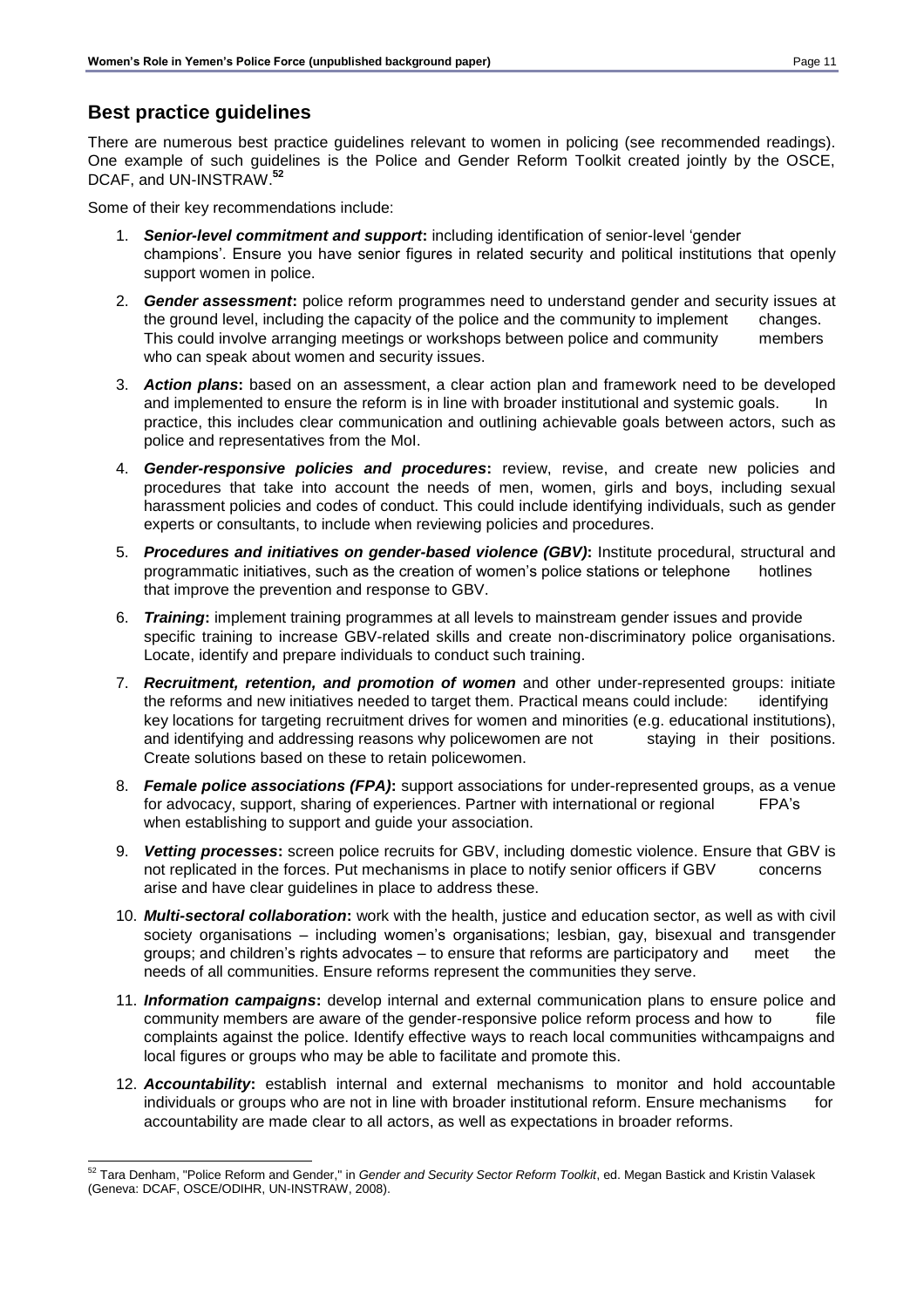13. *Civilian oversight***:** establish structures such as liaison boards and ombudspersons' offices to facilitate oversight. Ensure oversight structures and roles are clear and oversight is monitored and reviewed regularly.

# **Key resources and recommended reading material**

- Center, Presidency of the Republic National Information. "Tasks and Specializations of the Interior Ministry." [http://www.yemen-nic.info/english\\_site/ministations/detail.php?ID=55599.](http://www.yemen-nic.info/english_site/ministations/detail.php?ID=55599)
- Chu, Doris C, and Mohammed Murad Abdulla. "Self-Efficacy Beliefs and Preferred Gender Role in Policing an Examination of Policewomen's Perceptions in Dubai, the United Arab Emirates." *British Journal of Criminology* 54, no. 3 (2014): 449-68.
- Conference, National Dialogue. "The Final Communiqué of the National Dialogue Conference." Sana'a, Yemen 2013-14.
- Conference, Yemen National Dialoge. "Report on the Outcomes and Recommendations of the First Phase of the Comprehensive National Dialogue Conference." 8 July 2013.
- Council, UN Security. "Resolution 1820." In *S/RES/1820 (2008)*, 2008.
- ———. "Security Council Resolution 1325 (2000) [on Women and Peace and Security]." In *S/RES/1325 (2000)*, October 31, 2000.
- Darem, Faisal. "Women Police in Yemen Fight Terrorism and Gain Acceptance." *Al-Shorfa*, 2010-07-07 2010.
- DCAF, Geneva Centre for the Democratic Control of Armed Forces "A Women's Guide to Security Sector Reform" http://www.dcaf.ch/Publications/A-Women-s-Guide-to-Security-Sector-Reform-Arabic-Version
- DCAF, Geneva Centre for the Democratic Control of Armed Forces "Police Reform and Gender" Arabic training module

http://www.gssrtraining.ch/images/stories/PDF/police\_AR/2%20police%20reform%20and%20gender \_arabic.pdf

DCAF, Geneva Centre for the Democratic Control of Armed Forces " Security Sector Reform Assessment, Monitoring & Evaluation" Arabic training module.

[http://www.gssrtraining.ch/images/stories/PDF/AME\\_AR/8%20ssr%20assessment\\_arabic.pdf](http://www.gssrtraining.ch/images/stories/PDF/AME_AR/8%20ssr%20assessment_arabic.pdf)

- Denham, Tara. "Police Reform and Gender." In *Gender and Security Sector Reform Toolkit*, edited by Megan Bastick and Kristin Valasek. Geneva: DCAF, OSCE/ODIHR, UN-INSTRAW, 2008.
- Georgia Holmer, Fulco van Deventer. "Inclusive Approaches to Community Policing and Cve." edited by USIP: United States Institute for Peace, 2014.
- Harrington, Penny E. "Recruiting & Retaining Women: A Self-Assessment Guide for Law Enforcement." (2000).
- Hussein, Abdulrahman. "Film: Women and Security in Yemen." edited by Saferworld, 11:44, 2014.
- International Association of Women Police (ed.) "Workshop Summary: Police Women Councils in Afghanistan." (2014)
- NDC. "Topic: Final Report of the First Period to Build the Foundations of the Army and Security and Their Role." edited by The NDC working group, 13 April 2013.
- Office, Home. "Equality, Diversity and Human Rights Strategy for the Police Service." edited by Association of Police ACPO, Home Office, 2010.
- OSCE, *Guidebook on Democratic Policing*, 2007, [http://polis.osce.org/library/f/2658/2654/OSCE-AUS-SPM-](http://polis.osce.org/library/f/2658/2654/OSCE-AUS-SPM-2658-AR-2654)[2658-AR-2654](http://polis.osce.org/library/f/2658/2654/OSCE-AUS-SPM-2658-AR-2654)
- Peacekeeping, United Nations. "Women, Peace and Security." [http://www.un.org/en/peacekeeping/issues/women/wps.shtml.](http://www.un.org/en/peacekeeping/issues/women/wps.shtml)
- Policing, The College of. "Breaking Down Barriers for Female Officers from Yemen to Bahrain." (April 2014). [http://www.college.police.uk/en/21649.htm.](http://www.college.police.uk/en/21649.htm)
- Prenzler, Tim, and Georgina Sinclair. "The Status of Women Police Officers: An International Review." *International Journal of Law, Crime and Justice* 41, no. 2 (2013): 115-31.
- Saferworld (ed.) "'It's dangerous to be the first": Security barriers to women's public participation in Egypt, Libya and Yemen' (October 2013) http://www.saferworld.org.uk/resources/view-resource/768-itsdangerous-to-be-the-first
- Segrave, Kerry. *Policewomen: A History*. McFarland, 2014.
- Sullivan, Larry E, Marie Simonetti Rosen, Dorothy Moses M Schulz, and Maria Maki R Haberfeld. *Encyclopedia of Law Enforcement*. Sage Publications, 2005.
- Transfeld, Dimitris Soudias and Mareike. "Mapping Popular Perceptions: Local Security, Insecurity and Police Work in Yemen." edited by The Yemen Polling Center, July 2014.